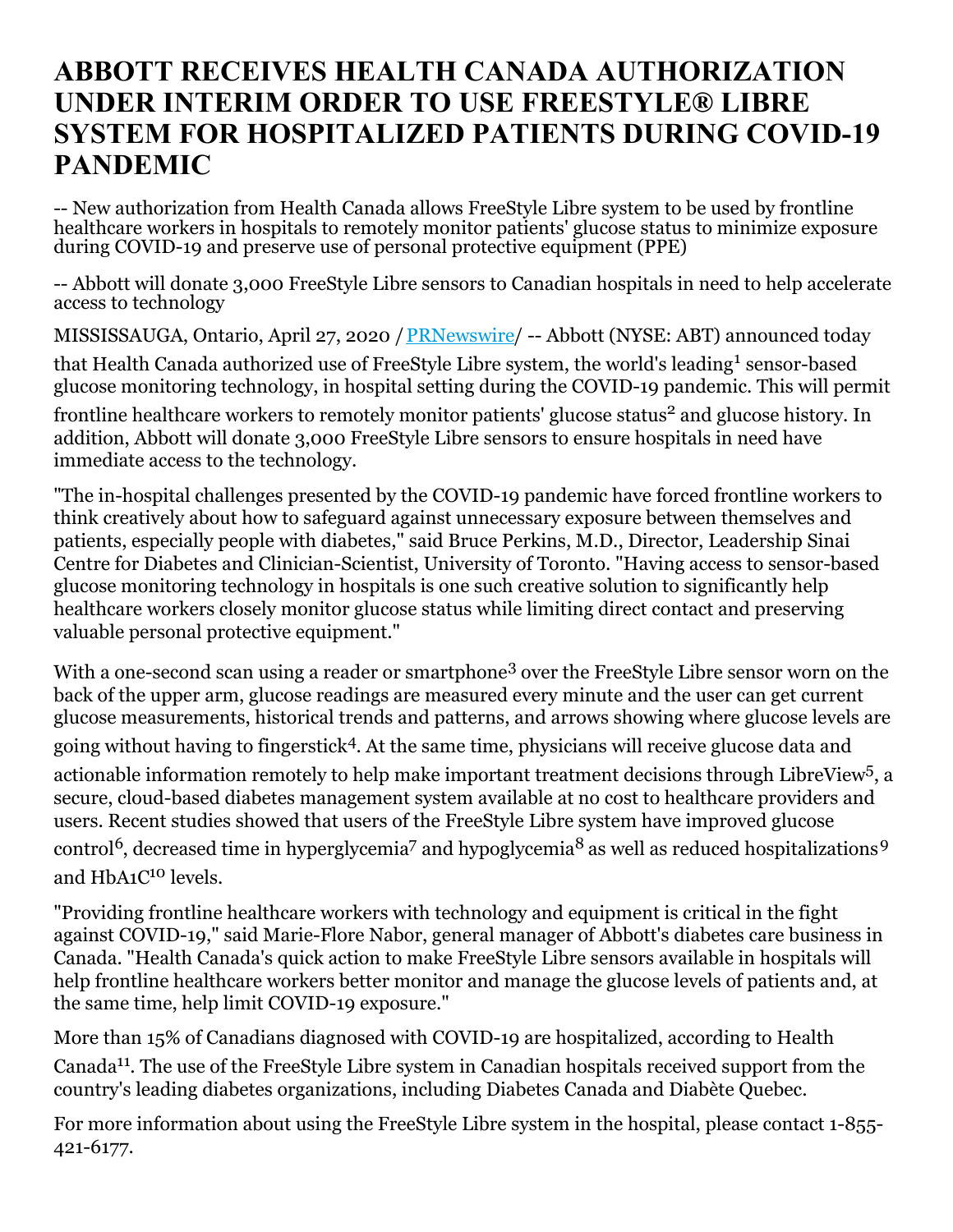## **About FreeStyle Libre Portfolio**

As the #1 sensor-based glucose monitoring system used worldwide<sup>1</sup>, Abbott's FreeStyle Libre portfolio has changed the lives of more than 2 million people across 46 countries<sup>12</sup> by providing

breakthrough technology that is accessible<sup>13</sup>. Abbott has also secured partial or full reimbursement for the FreeStyle Libre system in 36 countries, including Canada, Japan, the United Kingdom, and the U.S. For more information, please visit [www.freestylelibre.ca](https://c212.net/c/link/?t=0&l=en&o=2786763-1&h=624023241&u=http%3A%2F%2Fwww.freestylelibre.ca%2F&a=www.freestylelibre.ca).

## **About Abbott**

Abbott is a global healthcare leader that helps people live more fully at all stages of life. Our portfolio of life-changing technologies spans the spectrum of healthcare, with leading businesses and products in diagnostics, medical devices, nutritionals and branded generic medicines. Our 107,000 colleagues serve people in more than 160 countries.

Connect with us at [www.abbott.com](https://c212.net/c/link/?t=0&l=en&o=2786763-1&h=781190354&u=http%3A%2F%2Fwww.abbott.com%2F&a=www.abbott.com), on LinkedIn at [www.linkedin.com/company/abbott-/](https://c212.net/c/link/?t=0&l=en&o=2786763-1&h=356131126&u=http%3A%2F%2Fwww.linkedin.com%2Fcompany%2Fabbott-%2F&a=www.linkedin.com%2Fcompany%2Fabbott-%2F), on Facebook at [www.facebook.com/Abbott](https://c212.net/c/link/?t=0&l=en&o=2786763-1&h=839907301&u=http%3A%2F%2Fwww.facebook.com%2FAbbott&a=www.facebook.com%2FAbbott) and on Twitter @AbbottNews and @AbbottGlobal.

## **Indications and Important Safety Information**

The FreeStyle Libre Flash Glucose Monitoring System Reader ("Reader")/ FreeStyle LibreLink app ("App") when used with a FreeStyle Libre Flash Glucose Monitoring System Sensor ("Sensor") is indicated for measuring interstitial fluid glucose levels in adults aged 18 years and older (with or without diabetes) in all hospital and all professional healthcare settings including patients receiving medical intervention/therapy for COVID-19. In home setting, FreeStyle Libre system is indicated for measuring interstitial fluid glucose levels in adults aged 18 years and older with diabetes. The Reader/App and Sensor are designed to replace blood glucose testing in the self-management of diabetes, including dosing of insulin. Treatment decisions should not be based on real-time Sensor glucose readings alone and instead should consider all the information on the results screen.

<sup>1</sup> Data on file, Abbott Diabetes Care. Data based on the number of users worldwide for the FreeStyle Libre system compared to the number of users for other leading personal use, sensor-based glucose monitoring systems

<sup>2</sup> The user must be connected to data services for glucose data to automatically upload to LibreView.

<sup>3</sup> The FreeStyle LibreLink app and the FreeStyle Libre reader have similar but not identical features. A finger prick test using a blood glucose meter is required during times of rapidly changing glucose levels when interstitial fluid glucose levels may not accurately reflect blood glucose levels or if hypoglycemia or impending hypoglycemia is reported by the FreeStyle LibreLink app or when symptoms do not match the app readings. The FreeStyle Libre sensor communicates with the FreeStyle Libre reader that started it or the FreeStyle LibreLink app that started it. A sensor started by the FreeStyle Libre reader will also communicate with the FreeStyle LibreLink app. The FreeStyle LibreLink app is only compatible with certain mobile devices and operating systems. Please check the website for more information about device compatibility before using the app. Use of FreeStyle LibreLink requires registration with LibreView.

<sup>4</sup> A finger prick test using a blood glucose meter is required during times of rapidly changing glucose levels when interstitial fluid glucose levels may not accurately reflect blood glucose levels or if hypoglycemia or impending hypoglycemia is reported, or the symptoms do not match the system readings.

 $_5$  LibreView is developed, distributed, and supported by Newyu, Inc. The LibreView data management software is intended for use by both patients and healthcare professionals to assist people with diabetes and their healthcare professionals in the review, analysis and evaluation of